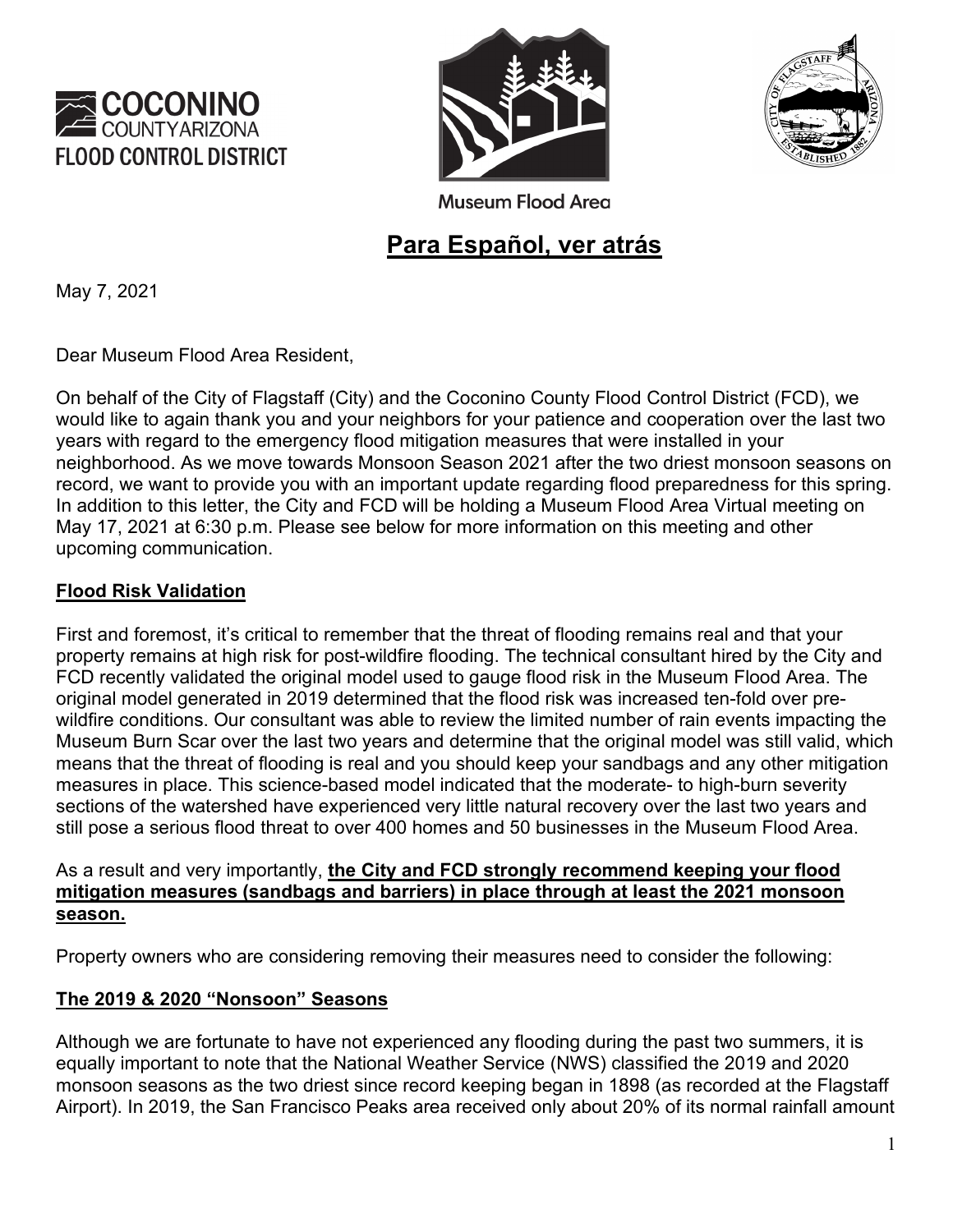





**Museum Flood Area** 

during this monsoon season. The Museum Fire Burn Scar received only about 2.5 – 3.7 inches of rainfall during the 2019 monsoon season, which is about 35% of normal monsoon precipitation. In addition, rain that did fall on the burn scar was light to moderate in character and therefore did not create significant post-wildfire flooding downstream. Even though the rain events were light to moderate, flood flows still reached Cedar Avenue during several of these rain events and validated the potential for significant flooding if larger rain events occur on the Museum Fire burn scar.

The monsoon season of 2020 was again unusually dry with the Museum Fire scar receiving 28 – 36% of normal precipitation. A total of 2.9 – 3.7 inches of rain fell over the burn area, which was well below the 8 inches expected during a normal monsoon season.

Given these back-to-back "nonsoon" seasons, some residents might still wonder if they need to keep their emergency flood mitigation measures (sandbags) in place. All residents and property owners should, first because the NWS is predicting a return to normal monsoon conditions in 2021 and also for the following important reasons:

- Because of the historically dry 2019 and 2020 monsoon seasons, the flood mitigation measures in your neighborhood were not tested against anything close to normal rainfall conditions. A return to a normal monsoon in 2021 poses risks both from typical storms and, as the season progresses, from smaller-sized rain events falling over saturated ground, which can exponentially increase runoff.
- $\cdot \cdot$  The few rain events that have occurred on the burn scar have shown that the watershed is very responsive to rainfall and can easily produce debris flows and a 10-fold increase in run-off (130 cubic feet per second (CFS) to 1,300 CFS). For example, the minor flood event on July 24, 2020, created debris flows and run-off that crossed Mount Elden Road and continued down to Cedar Avenue.
- $\div$  The placement of flood mitigation in your neighborhood was based on science and the lessons learned from the Schultz and Slide fires. The science included a previously conducted FEMAfunded County-wide post-wildfire flood risk study, which confirmed that if burned, the Spruce Avenue watershed (watershed impacted by the Museum Fire) would create significant post-wildfire flooding, which would impact many residences and businesses downstream.
- $\div$  Because of the nature of water, flood mitigation should be contiguous not piecemeal with no gaps. The mitigation installed in the Museum Flood Area was mostly designed to convey floodwaters downstream and out of your neighborhood. Removal of any section of this mitigation from an individual property may compromise the effectiveness of this system and could result in adverse flooding effects on adjacent properties, for which the private property owner who removed the mitigation could be held responsible for any damage.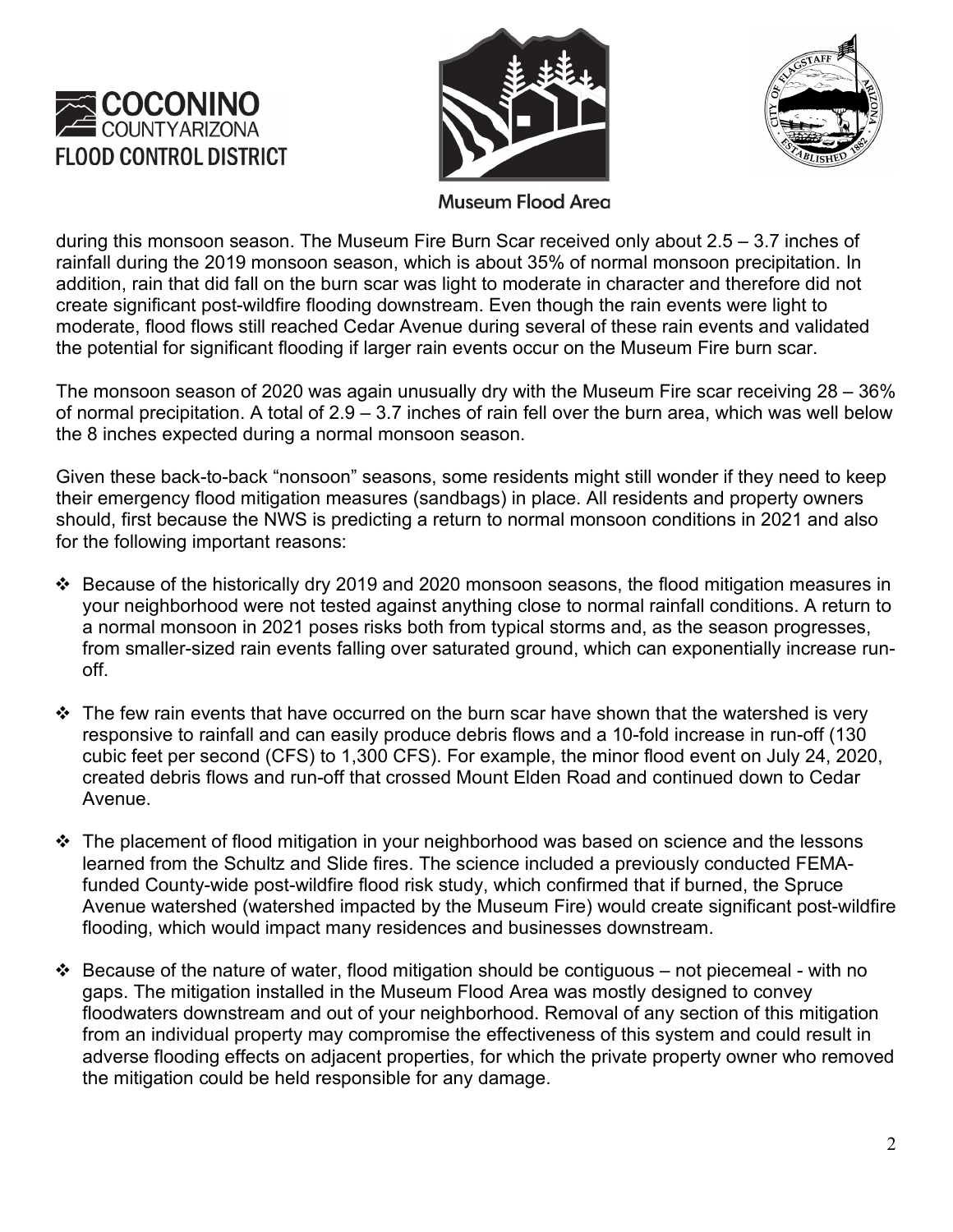





**Museum Flood Area** 

## **2021 Shore-Up of Flood Mitigation Measures**

Based on the information above, the City and FCD strongly encourage all property owners to both keep their sandbags in place and prepare for the 2021 season. Sandbags are susceptible to the elements, especially the ultraviolet (UV) rays of sunlight, and after two years many of them are falling apart. The City/FCD team recently conducted an evaluation of current flood mitigation in Museum Flood Area neighborhoods and found that 30% - 40% of sandbags are deteriorated and need to be replaced prior to the monsoon season.

As was done last year, City & FCD crews will place new sandbags throughout the Museum Flood Area neighborhoods so property owners and residents can replace their deteriorated sandbags. Also, the City will place dumpsters or other trash receptacles for disposing of deteriorated sandbags and cinders/sand. Sand and unfilled sandbags will also be available at County Health & Human Services at 2625 N. King Street beginning in mid-May through the monsoon season.

Please note that disposal of old sandbags is exclusively each property owner's responsibility. Sandbags cannot be put in City trash cans or placed curbside for City bulk pickup. Also, the City recommends that residents keep gutters and storm water inlets clear of trash, debris, and sandbags to allow for efficient drainage. Clogged drains should be reported to the City's Stormwater Inspector at (928) 213-2474.

Sandbags and dumpsters will be transported into neighborhoods beginning the second or third week of May. Residents who are elderly or disabled can contact the Museum Flood Call Center at (928) 679-8525 to request assistance. After securing updated cooperator agreements, Arizona Conservation Corps will remove and replace broken sandbags for the elderly and disabled. **All shore-up work should be completed by July 1, 2021.**

Please also note that a good way to help prolong the life of your new sandbags is to cover them in dark plastic sheeting (clear plastic sheeting will not protect against UV rays). Thicker sheeting will last the longest and also help protect your sandbags against rain and snow. Plastic sheeting in a variety of colors and thicknesses is available at any hardware store.

## **Monsoon Season Preparations & Outreach – Upcoming Virtual Meeting**

The City and FCD are committed to keeping Museum Flood Area residents aware and informed before and during the upcoming monsoon season. The City and FCD will be hosting a virtual Museum Flood Area Joint Public Meeting at 6:30 p.m. on Monday, May. 17, 2021. This Zoom meeting is a great opportunity to learn more about monsoon season preparations, emergency notifications, and the 2021 sandbag shore-up. Information to join this important meeting or watch it life-streamed on YouTube is available at [www.coconino.az.gov/MuseumFire/FloodArea.](http://www.coconino.az.gov/MuseumFire/FloodArea) The Museum Flood Area Joint Public Meeting also will be recorded on YouTube and available for viewing later by anyone who is not able to attend.